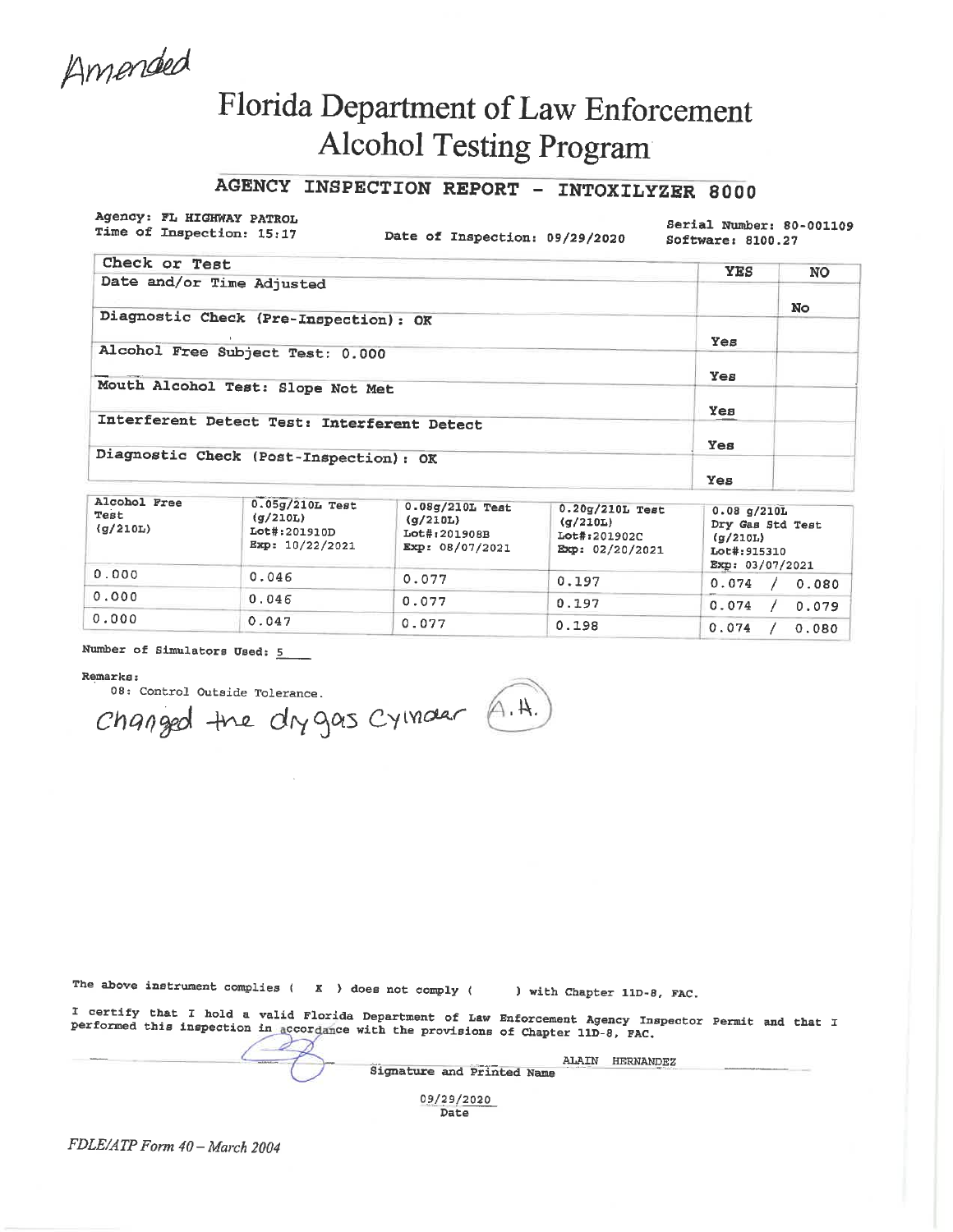

## AGENCY INSPECTION AND OTHER ELECTRONIC DATA REVIEW

| <b>AGENCY INSPECTION DATA REVIEW</b><br>Agency Inspector: Alain Hernandez<br>Date of Inspection: 04/29/2020<br>Time of Inspection: 18:56:28<br>05/24/2020<br>16:50:12<br>16:12:21<br>and 07/28/2020<br><b>Erroneous Information</b><br>Incomplete<br>Untimely/Not Received<br><b>Agency Inspection Discrepancy:</b><br>$\boxtimes$<br>П<br>□<br>Procedural<br>Other<br>П<br>П<br>Agency Inspection Not Conducted or Records regarding Agency Inspection have not been uploaded.<br>□<br>Lot Number ⊠Expiration Date for 0.08 and 0.20 g/ 210L ⊠Alcohol Reference Solution $\square$ Dry Gas Standard is ⊠Incorrect $\square$ Expired.<br>⊠<br>FDLE/ATP Form 39 states in part, "If a test must be repeated, the REASON must be entered when prompted and recorded in the<br>⊠<br>Remarks section of FDLE/ATP Form 40 Agency Inspection Report – Intoxilyzer 8000. The ⊠REASON for repeating the following<br>test(s); OR the $\boxtimes$ Possible Cause and Corrective Action Taken on the following test(s) was not recorded:<br>Mouth Alcohol Test <b>B</b> Alcohol Free Test<br><b>Alcohol Free Subject Test</b><br>$\boxtimes$<br><b>Interferent Detect Test</b><br>$\Box$<br>⊠<br>$\Box^{\text{TV}}$ 0.20 g/210L Test $\Box$ 0.08 g/210L Dry Gas Standard Test<br>$\boxtimes$ 0.08 g/210L Test<br>0.05 g/210L Test<br>$\Box$<br>FDLE/ATP Form 39 states in part, "If the instrument does not comply with the requirements of Chapter 11D-8, FAC, remove the<br>$\Box$<br>instrument from service and notify the Department Inspector."<br>The Department Inspector was not notified. However, the issue was satisfactorily corrected and the repeated Agency<br>□<br>Inspection complies with the requirements of Chapter 11D-8, FAC.<br>The Department Inspector was not notified. However, the repeated Agency Inspection does not comply with the<br>П<br>requirements of Chapter 11D-8, FAC and the instrument was correctly removed from evidentiary use.<br>The Department Inspector was not notified. The repeated Agency Inspection does not comply with the requirements of<br>П<br>Chapter 11D-8, FAC and the instrument was not removed from evidentiary use.<br>The Agency Inspection is noted as "Complies" when it does not comply with the requirements of Chapter 11D-8, FAC.<br>□ | <b>Agency: Florida Highway Patrol</b> | <b>Instrument Serial Number: 80-001109</b> |  |  |
|---------------------------------------------------------------------------------------------------------------------------------------------------------------------------------------------------------------------------------------------------------------------------------------------------------------------------------------------------------------------------------------------------------------------------------------------------------------------------------------------------------------------------------------------------------------------------------------------------------------------------------------------------------------------------------------------------------------------------------------------------------------------------------------------------------------------------------------------------------------------------------------------------------------------------------------------------------------------------------------------------------------------------------------------------------------------------------------------------------------------------------------------------------------------------------------------------------------------------------------------------------------------------------------------------------------------------------------------------------------------------------------------------------------------------------------------------------------------------------------------------------------------------------------------------------------------------------------------------------------------------------------------------------------------------------------------------------------------------------------------------------------------------------------------------------------------------------------------------------------------------------------------------------------------------------------------------------------------------------------------------------------------------------------------------------------------------------------------------------------------------------------------------------------------------------------------------------------------------------------------------------------------------------------------------------|---------------------------------------|--------------------------------------------|--|--|
|                                                                                                                                                                                                                                                                                                                                                                                                                                                                                                                                                                                                                                                                                                                                                                                                                                                                                                                                                                                                                                                                                                                                                                                                                                                                                                                                                                                                                                                                                                                                                                                                                                                                                                                                                                                                                                                                                                                                                                                                                                                                                                                                                                                                                                                                                                         |                                       |                                            |  |  |
|                                                                                                                                                                                                                                                                                                                                                                                                                                                                                                                                                                                                                                                                                                                                                                                                                                                                                                                                                                                                                                                                                                                                                                                                                                                                                                                                                                                                                                                                                                                                                                                                                                                                                                                                                                                                                                                                                                                                                                                                                                                                                                                                                                                                                                                                                                         |                                       |                                            |  |  |
|                                                                                                                                                                                                                                                                                                                                                                                                                                                                                                                                                                                                                                                                                                                                                                                                                                                                                                                                                                                                                                                                                                                                                                                                                                                                                                                                                                                                                                                                                                                                                                                                                                                                                                                                                                                                                                                                                                                                                                                                                                                                                                                                                                                                                                                                                                         |                                       |                                            |  |  |
|                                                                                                                                                                                                                                                                                                                                                                                                                                                                                                                                                                                                                                                                                                                                                                                                                                                                                                                                                                                                                                                                                                                                                                                                                                                                                                                                                                                                                                                                                                                                                                                                                                                                                                                                                                                                                                                                                                                                                                                                                                                                                                                                                                                                                                                                                                         |                                       |                                            |  |  |
|                                                                                                                                                                                                                                                                                                                                                                                                                                                                                                                                                                                                                                                                                                                                                                                                                                                                                                                                                                                                                                                                                                                                                                                                                                                                                                                                                                                                                                                                                                                                                                                                                                                                                                                                                                                                                                                                                                                                                                                                                                                                                                                                                                                                                                                                                                         |                                       |                                            |  |  |
|                                                                                                                                                                                                                                                                                                                                                                                                                                                                                                                                                                                                                                                                                                                                                                                                                                                                                                                                                                                                                                                                                                                                                                                                                                                                                                                                                                                                                                                                                                                                                                                                                                                                                                                                                                                                                                                                                                                                                                                                                                                                                                                                                                                                                                                                                                         |                                       |                                            |  |  |
|                                                                                                                                                                                                                                                                                                                                                                                                                                                                                                                                                                                                                                                                                                                                                                                                                                                                                                                                                                                                                                                                                                                                                                                                                                                                                                                                                                                                                                                                                                                                                                                                                                                                                                                                                                                                                                                                                                                                                                                                                                                                                                                                                                                                                                                                                                         |                                       |                                            |  |  |
|                                                                                                                                                                                                                                                                                                                                                                                                                                                                                                                                                                                                                                                                                                                                                                                                                                                                                                                                                                                                                                                                                                                                                                                                                                                                                                                                                                                                                                                                                                                                                                                                                                                                                                                                                                                                                                                                                                                                                                                                                                                                                                                                                                                                                                                                                                         |                                       |                                            |  |  |
| Other:<br>П                                                                                                                                                                                                                                                                                                                                                                                                                                                                                                                                                                                                                                                                                                                                                                                                                                                                                                                                                                                                                                                                                                                                                                                                                                                                                                                                                                                                                                                                                                                                                                                                                                                                                                                                                                                                                                                                                                                                                                                                                                                                                                                                                                                                                                                                                             |                                       |                                            |  |  |

#### **OTHER ELECTRONIC DATA REVIEW**

| $\mathbf{I}$ | <b>Login Records</b>            | Comments:                                                                                  |
|--------------|---------------------------------|--------------------------------------------------------------------------------------------|
|              | Date:                           | On the Agency Inspection dated 04/29/2020, the lot number and expiration date for the 0.20 |
|              | <b>Cylinder Change Records</b>  | g/210 L Alcohol Reference Solution are incorrect. On the Agency Inspection dated           |
|              | Date:                           | 05/24/2020, the 0.08 g/210 L Test was repeated; the reason for repeating the test and the  |
|              | <b>Control Test Records</b>     | corrective action taken must be included. On the Agency Inspection dated 07/28/2020, the   |
|              | Date:                           | lot number and expiration date for the 0.08 g/210 L Alcohol Reference Solution are         |
|              | <b>Diagnostic Check Records</b> | incorrect, and the Alcohol Free/Mouth Alcohol Subject tests were repeated; the reason for  |
|              | Date:                           | repeating the tests and the corrective taken taken must be included.                       |

#### **CORRECTIVE ACTION**

**Record hand-written amendments on the FDLE/ATP Form 40, Agency Inspection Report, initial and date the amendments, mark the**   $\boxtimes$ **report "AMENDED", and forward a copy to the Department Inspector by 09/20/2020 (Date).**

- Provide a written explanation regarding the referenced item(s) to the Department Inspector by \_\_\_\_\_ (Date).  $\Box$
- **Upload the Agency Inspection(s).**
- **Remove the instrument from evidentiary use until otherwise directed by the Department.**
- **<sup>8</sup>** No action required
- **Other:**

**Signature of Alcohol Testing Program Staff Member Community Community Community Community Community Community** 

FDLE/ATP Form 42 October 2017 **PRINTED COPIES UNCONTROLLED** Page 1 of 1<br>
Issuing Authority: Alcohol Testing Program For Internal ATP Use Only Issuing Authority: Alcohol Testing Program

\_\_\_\_\_\_\_\_\_\_\_\_\_\_\_\_\_\_\_\_\_\_\_\_\_\_\_\_\_\_\_\_\_\_\_\_\_\_\_\_\_\_\_\_\_\_\_\_\_\_\_\_\_ 8/20/2020